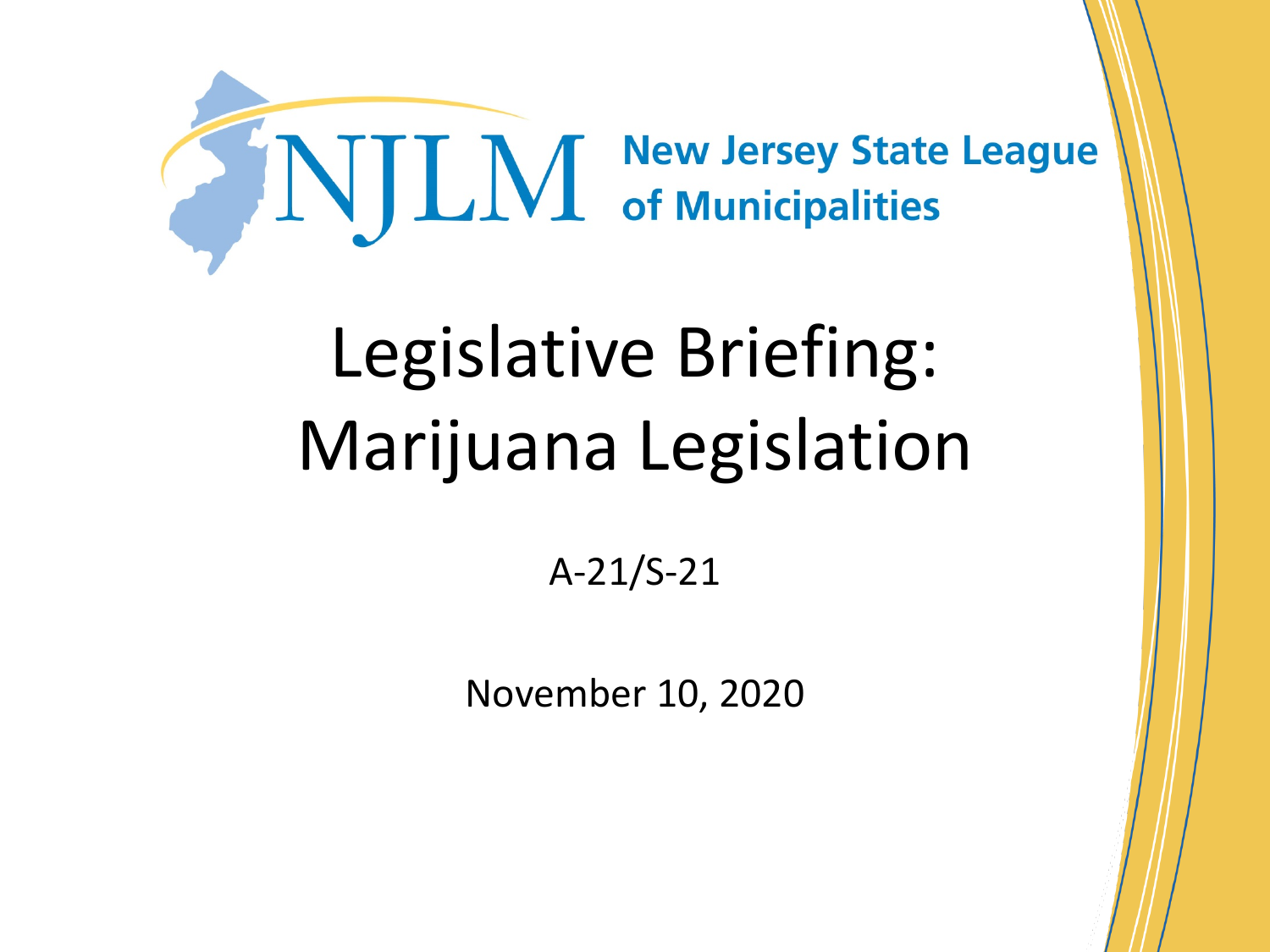# Agenda

- Current Status
- Overview of Legislation
- Next Steps
- Questions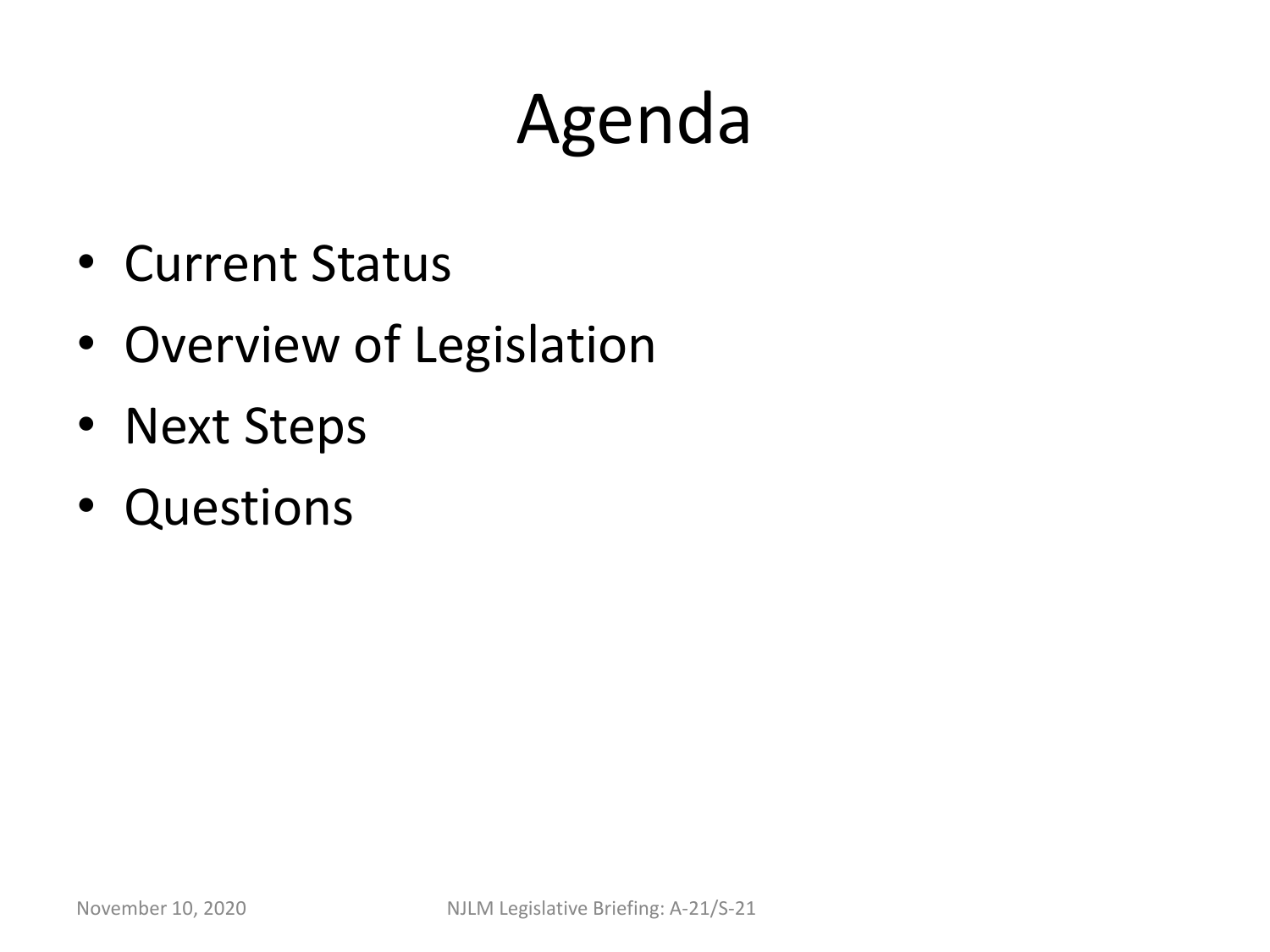#### Current Status

- A-21/S-21 "New Jersey Cannabis Regulatory, Enforcement Assistance, and Marketplace Modernization Act"
- Approved by both the Assembly Oversight, Reform & Federal Relations and Senate Judiciary Committees on Monday, November 9
- Scheduled for a hearing before Assembly Appropriations and Senate Budget on Thursday, November 12
- Can be scheduled for a Voting Session as early as November 16
- But there are difference of opinion among Legislative Leaders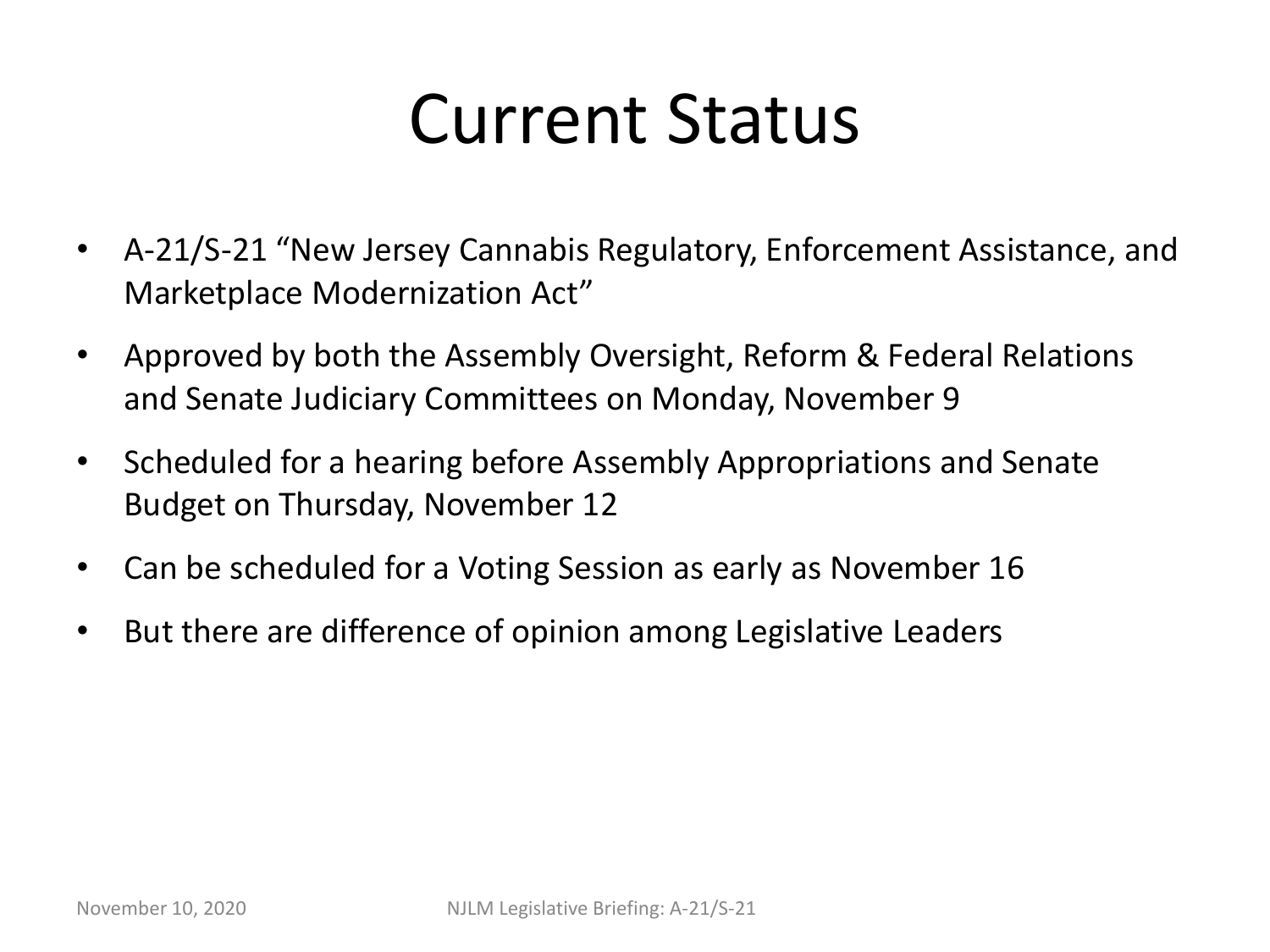#### Overview of Legislation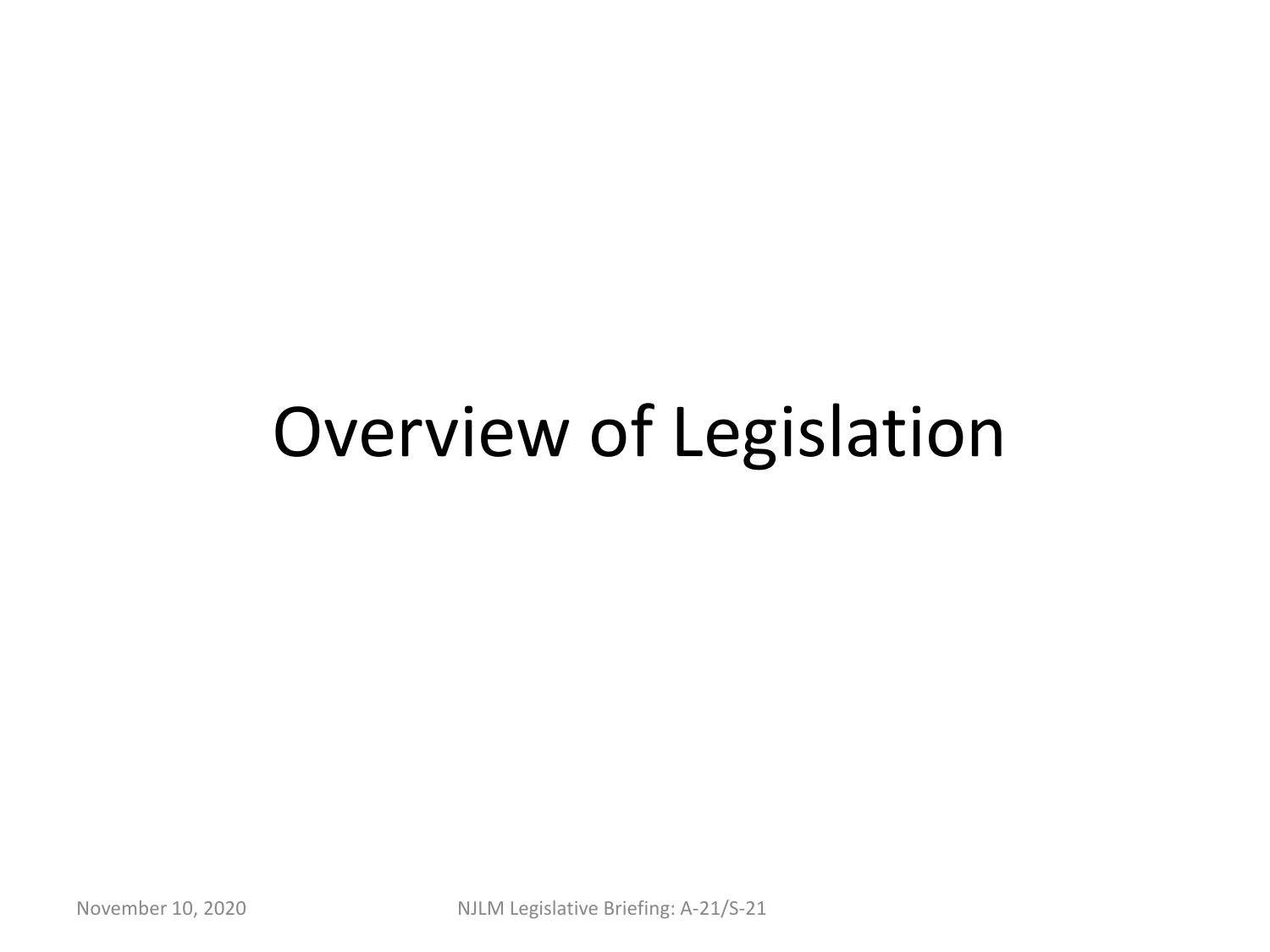## Cannabis Grower (Class 1 License)

- **Cannabis grower**
	- –Licensed person or entity
	- –Grows, cultivates, or produces cannabis in New Jersey, and sells
	- –May transport to other cannabis growers, processors, wholesalers or retailers, but not consumers.
	- –May also be referred to as "cannabis cultivation facility".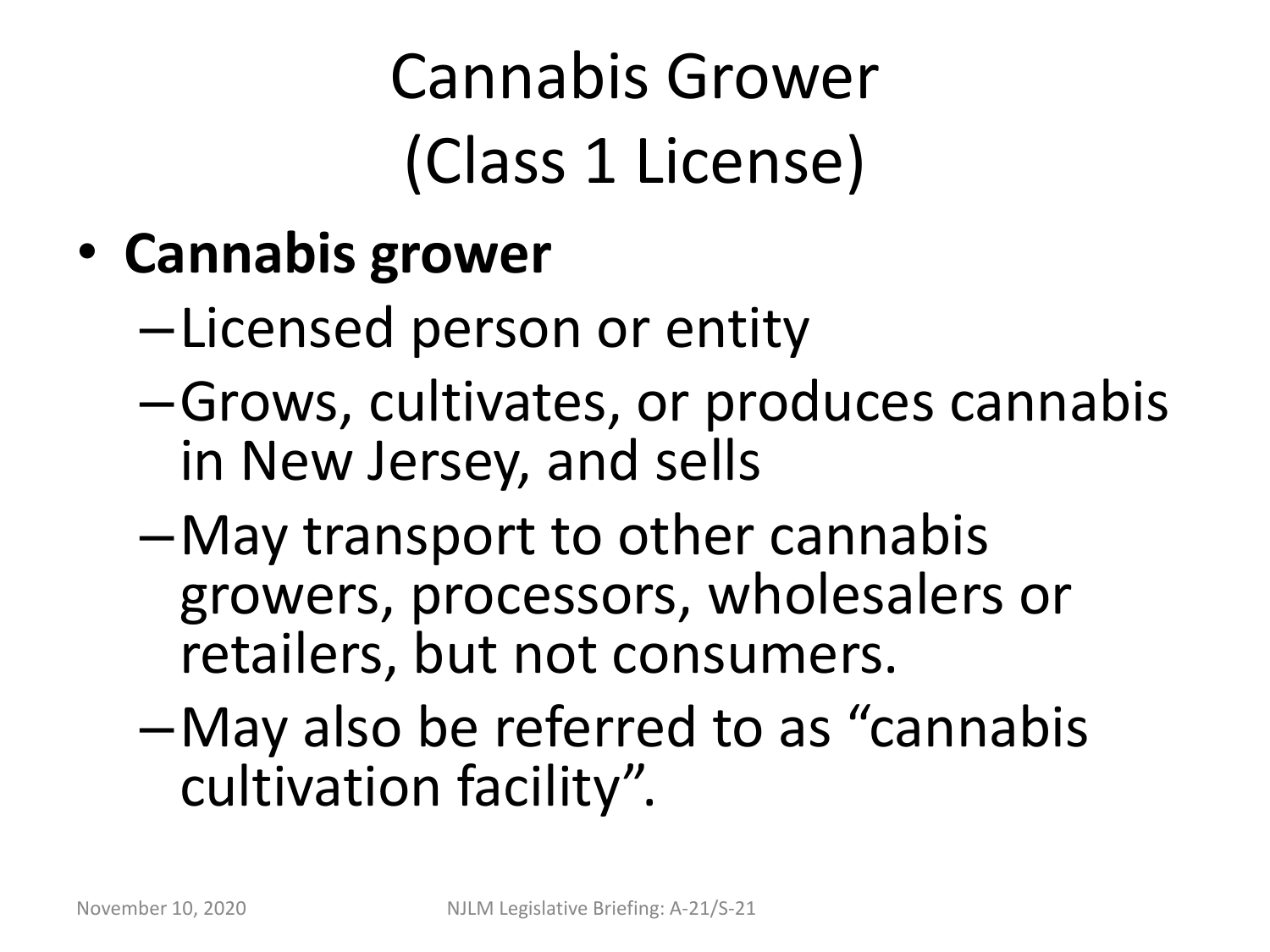#### Cannabis Processor (Class 2 License)

- **Cannabis processor**
	- Licensed person or entity
	- Processes cannabis items in New Jersey by purchasing or otherwise obtaining cannabis, manufacturing, preparing, and packaging cannabis items, and selling
	- Optionally transporting these items to other cannabis processors, wholesalers, or retailers, but not to consumers.
	- May also be referred to as "cannabis product manufacturing facility."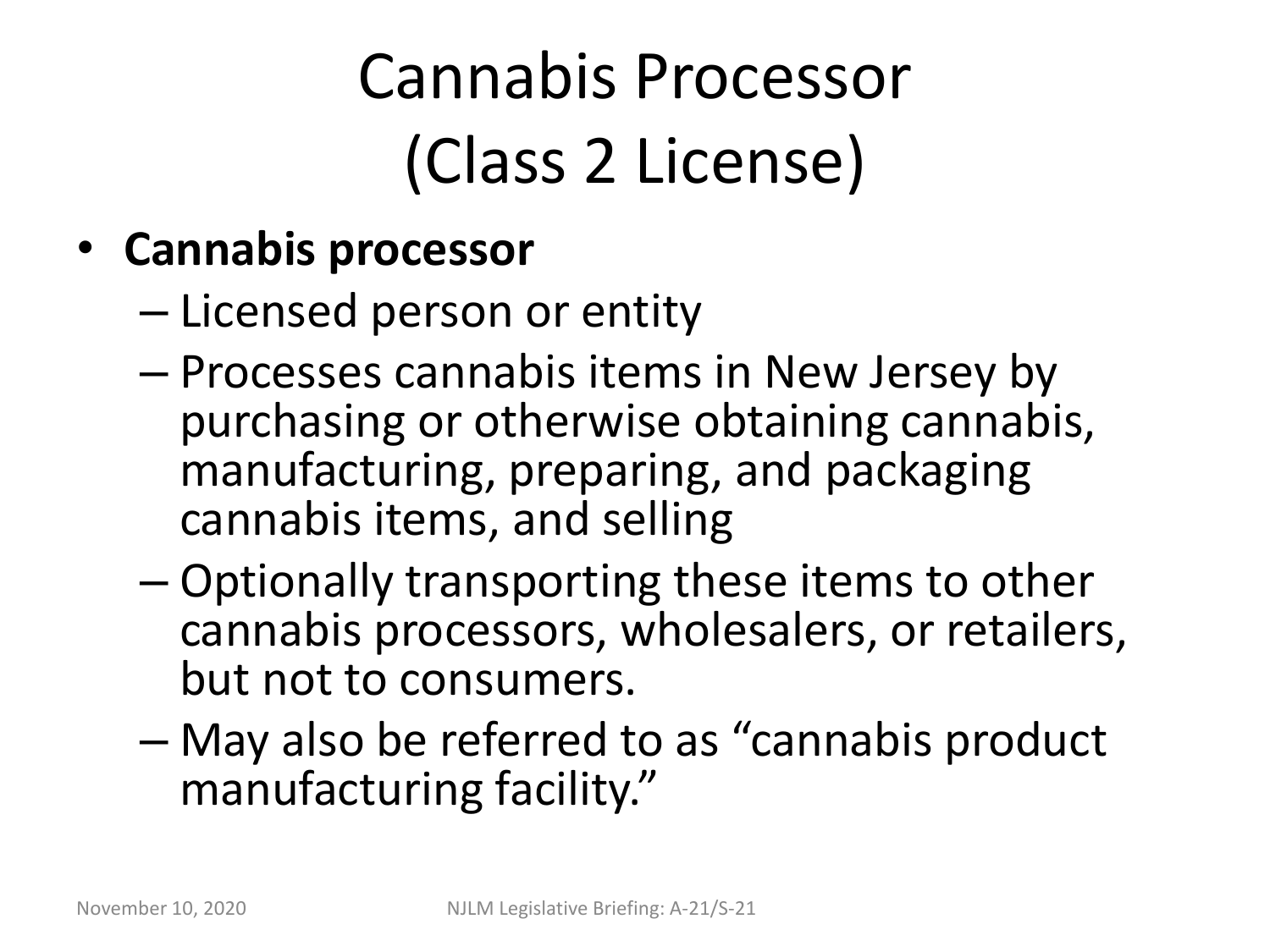#### Cannabis Wholesaler (Class 3 License)

- **Cannabis wholesaler**
	- Licensed person or entity
	- Purchases or otherwise obtains, stores, sells, or otherwise transfers
	- May transport cannabis items for the purpose of resale or other transfer to either to another cannabis wholesaler or to a cannabis retailer, but not to consumers.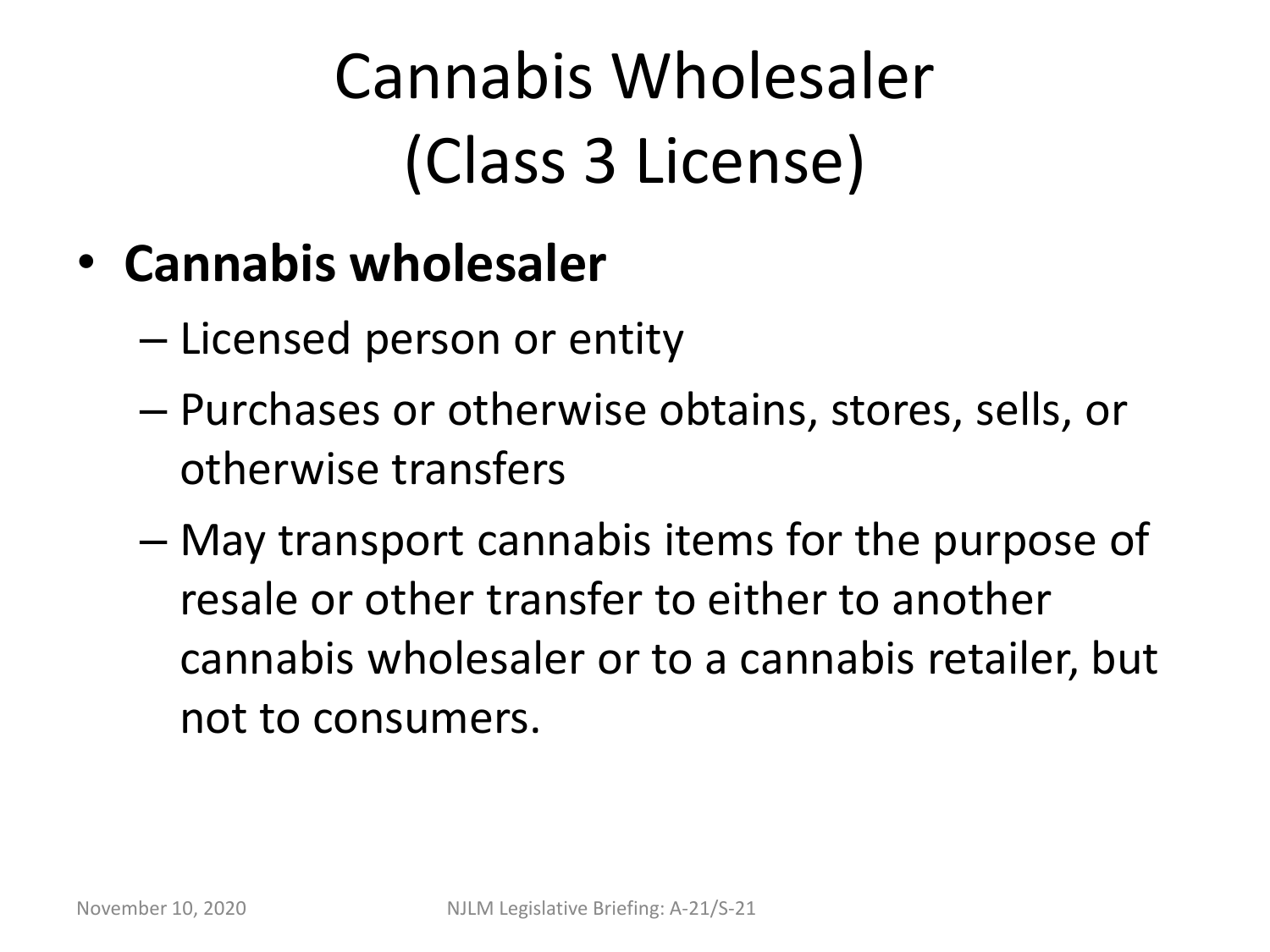#### Cannabis Distributor (Class 4 License)

- **Cannabis distributor**
	- Licensed person or entity
	- Transports cannabis items in bulk intrastate from one licensed cannabis establishment to another licensed establishment.
	- May engage in temporary storage as necessary to carry out transportation activities.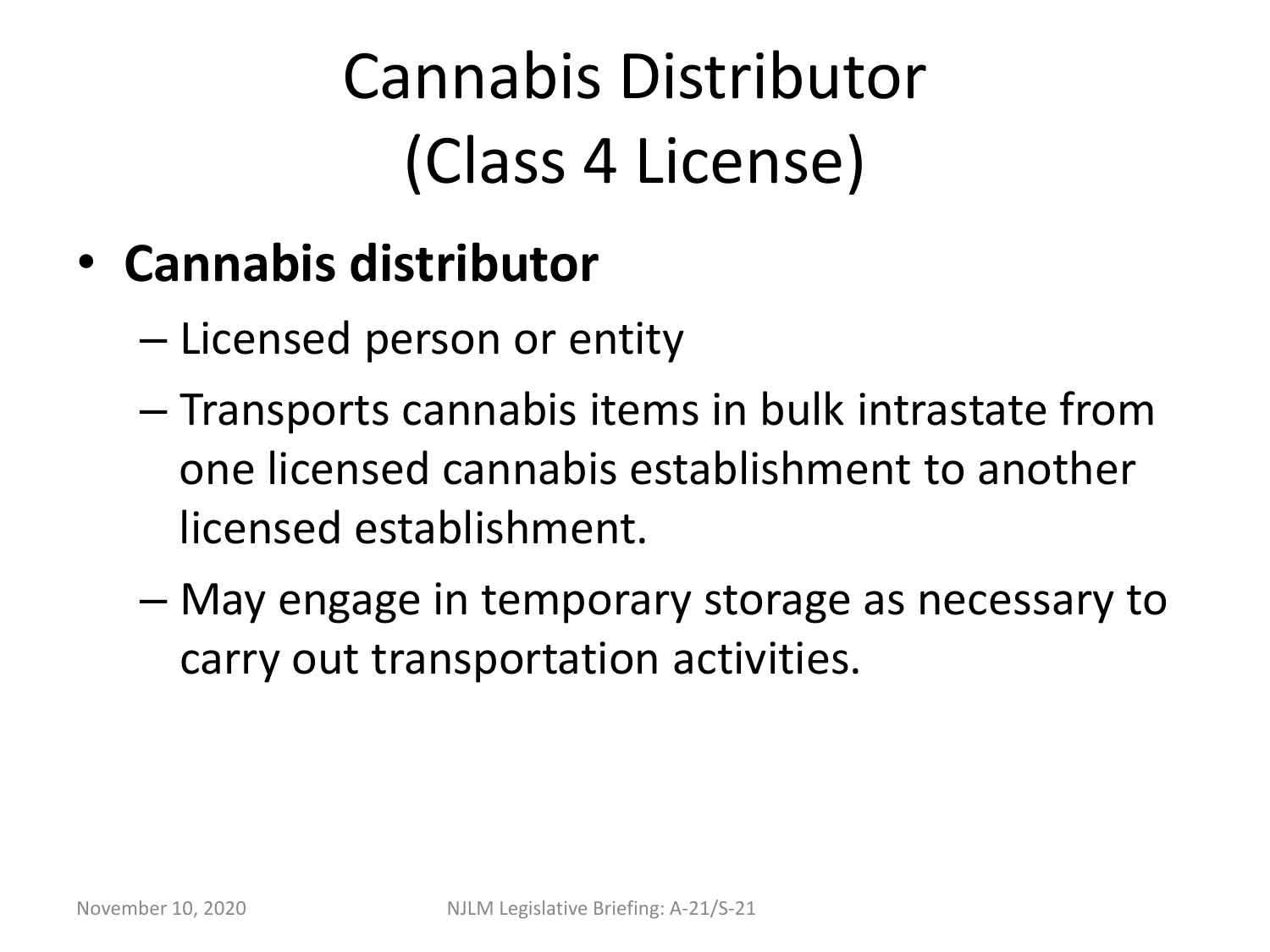#### Cannabis Retailer (Class 5 License)

- **Cannabis retailer**
	- Licensed person or entity
	- Purchases or otherwise obtains cannabis from cannabis growers and cannabis items from cannabis processors or cannabis wholesalers, and sells these to consumers from a retail store
	- May use a cannabis delivery service or a certified cannabis handler for the off-premises delivery of cannabis items and related supplies to consumers.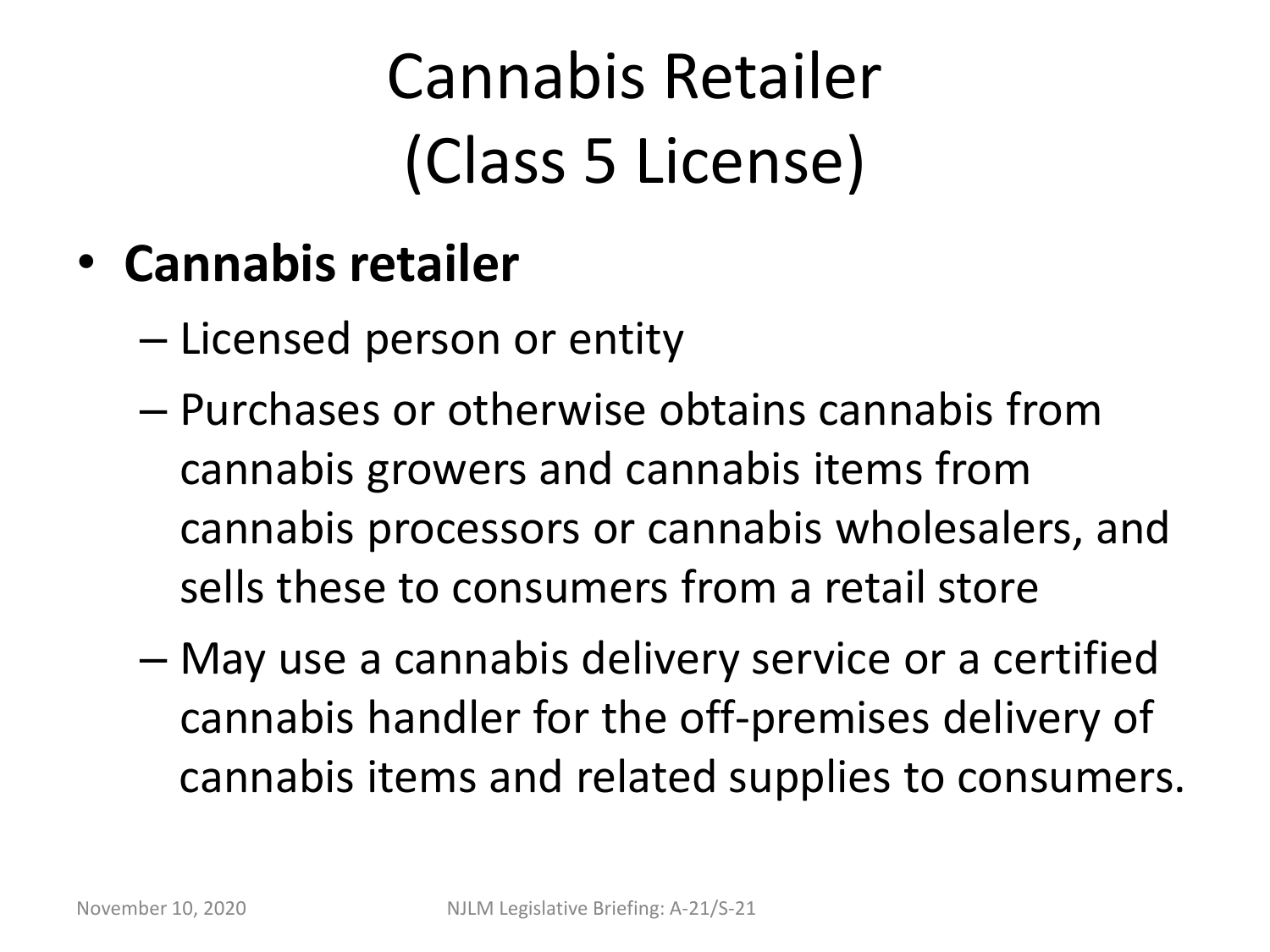#### Cannabis Delivery (Class 6 License)

#### • **Cannabis delivery service**

- Licensed person or entity
- Provide courier services for cannabis retailer
- Make deliveries of cannabis items and related supplies to consumers

#### • **Delivery**

- Transportation of cannabis items and related supplies to a consumer.
- Includes the use by a licensed cannabis retailer of any 3rd party technology platform to receive, process, and fulfill orders by consumers
	- Provided that any physical acts in connection with filling the order and delivery must be accomplished by a certified cannabis handler performing work for or on behalf of the licensed cannabis retailer.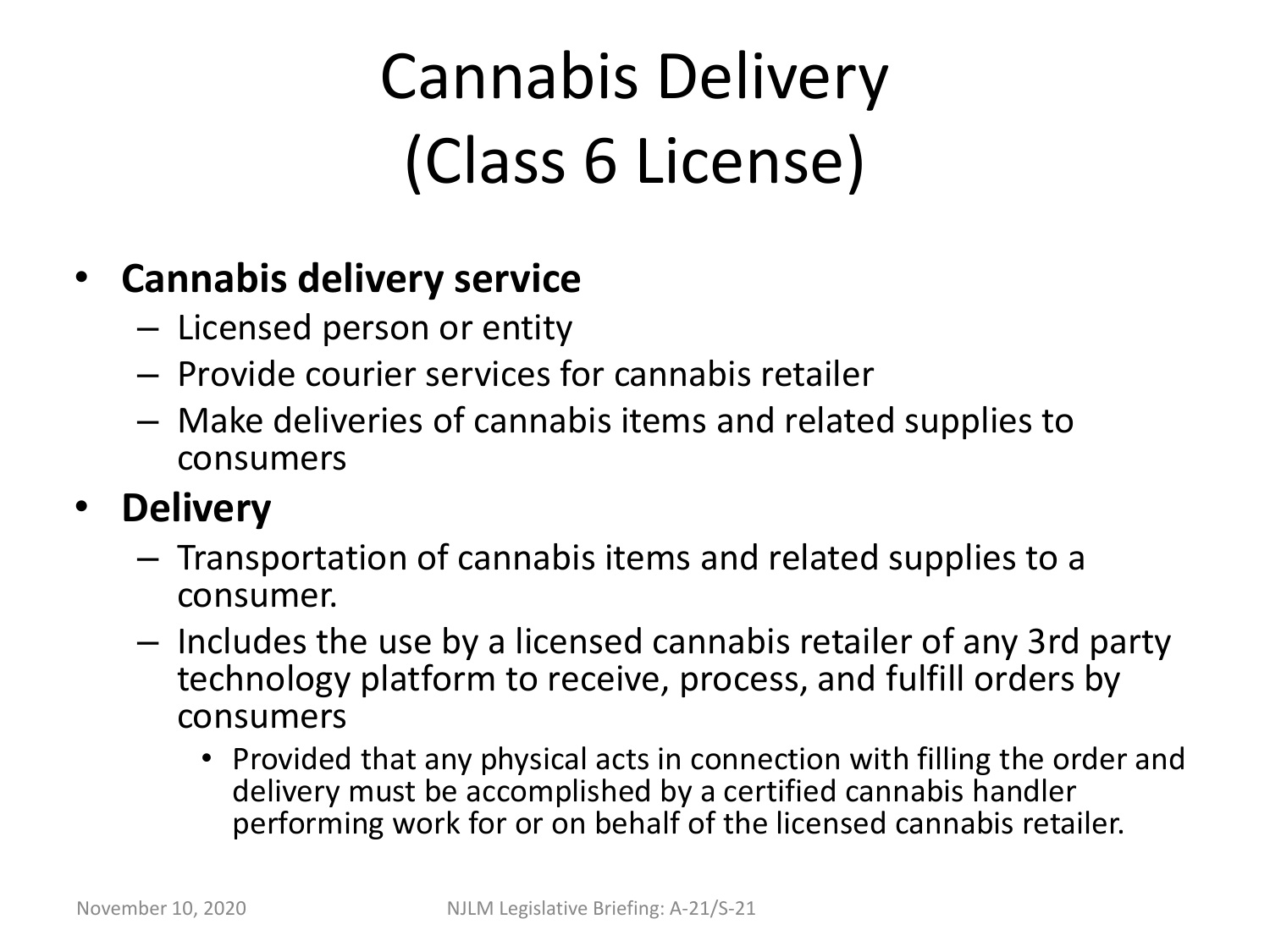#### Local Cannabis Tax

- By ordinance
- Cannot exceed:
	- 2% cannabis grower
	- 2% cannabis processor
	- 1% cannabis wholesaler
	- 2% cannabis retailer
- Paid to municipality
- Delinquencies same as property taxes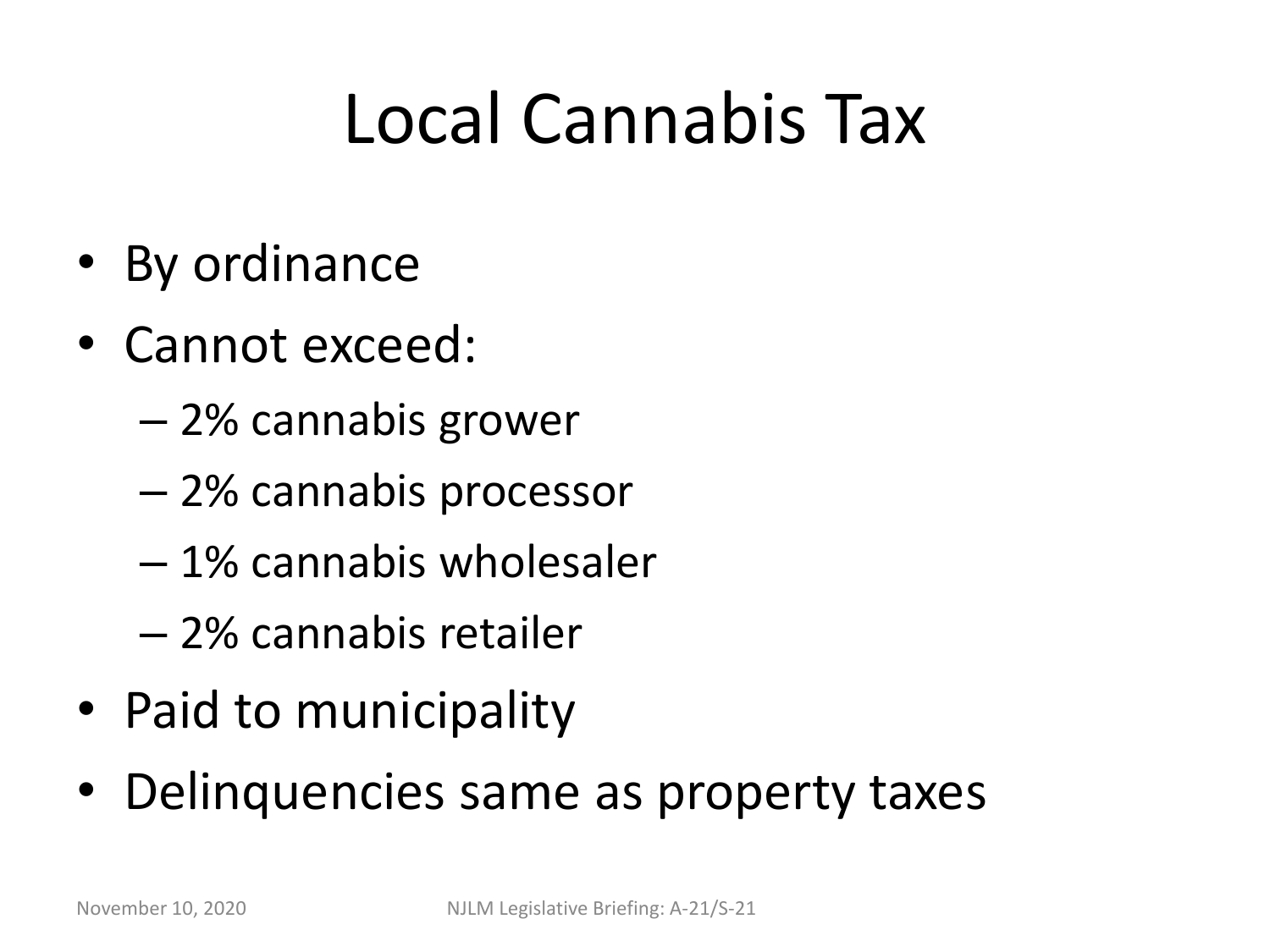# License Applicant

- An applicant must:
	- Have at least 1 significantly involved person who lives in NJ for at least 2 years at the date of the application, and provide proof they are 21 or older
	- Must meet the requirements of any rule or regulations adopted the Commission
	- The owner, unless they hold less than 5%, any director, any officer, and employee undergo a criminal history record background check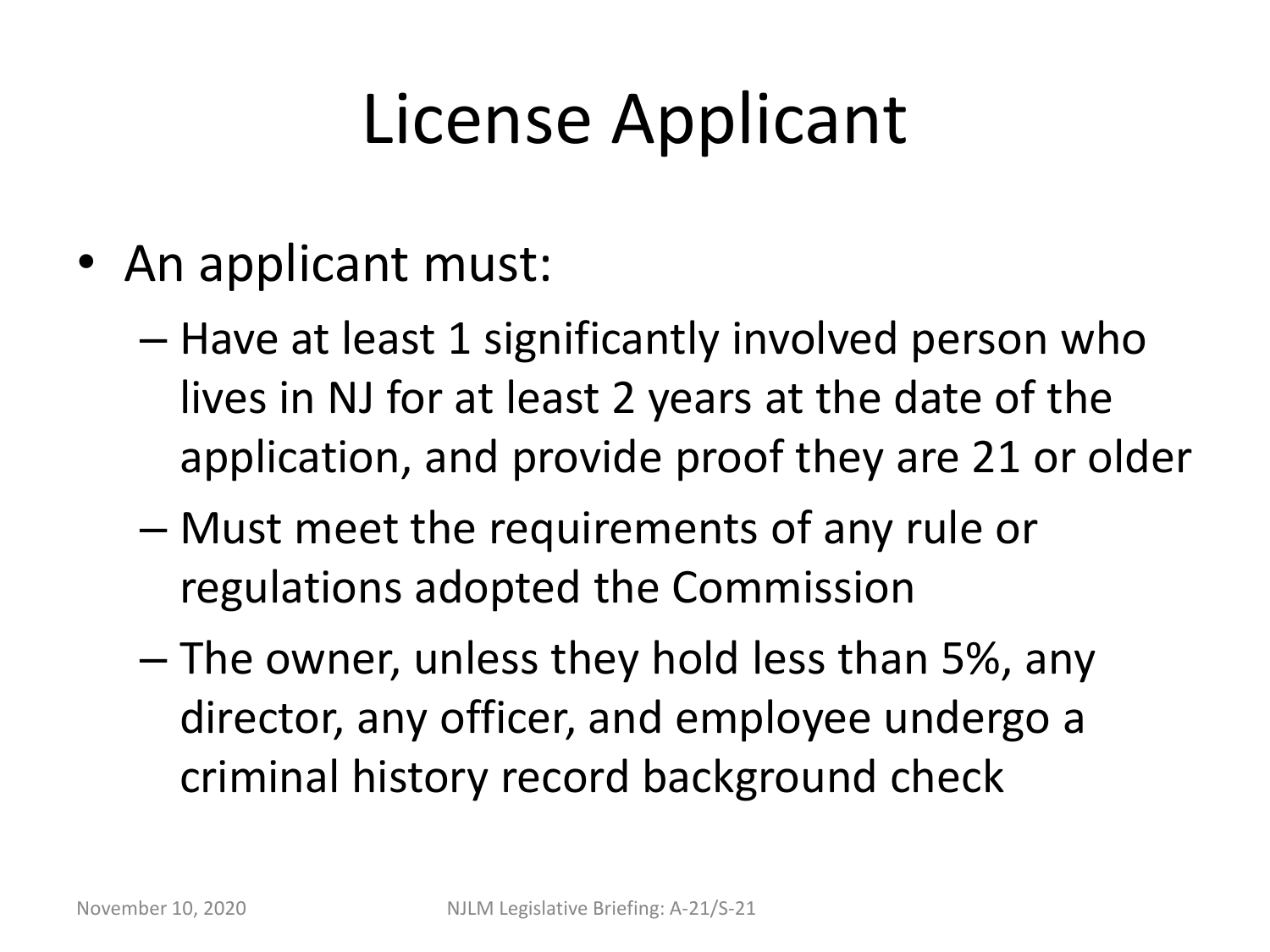# License Background Check

- Each person must submit to being fingerprinted
- No check of criminal history record background information unless written consent of applicant
- If a person refuses, cannot be considered for the license
- Each person must bear the cost of the criminal history record background check including all cost to administer and process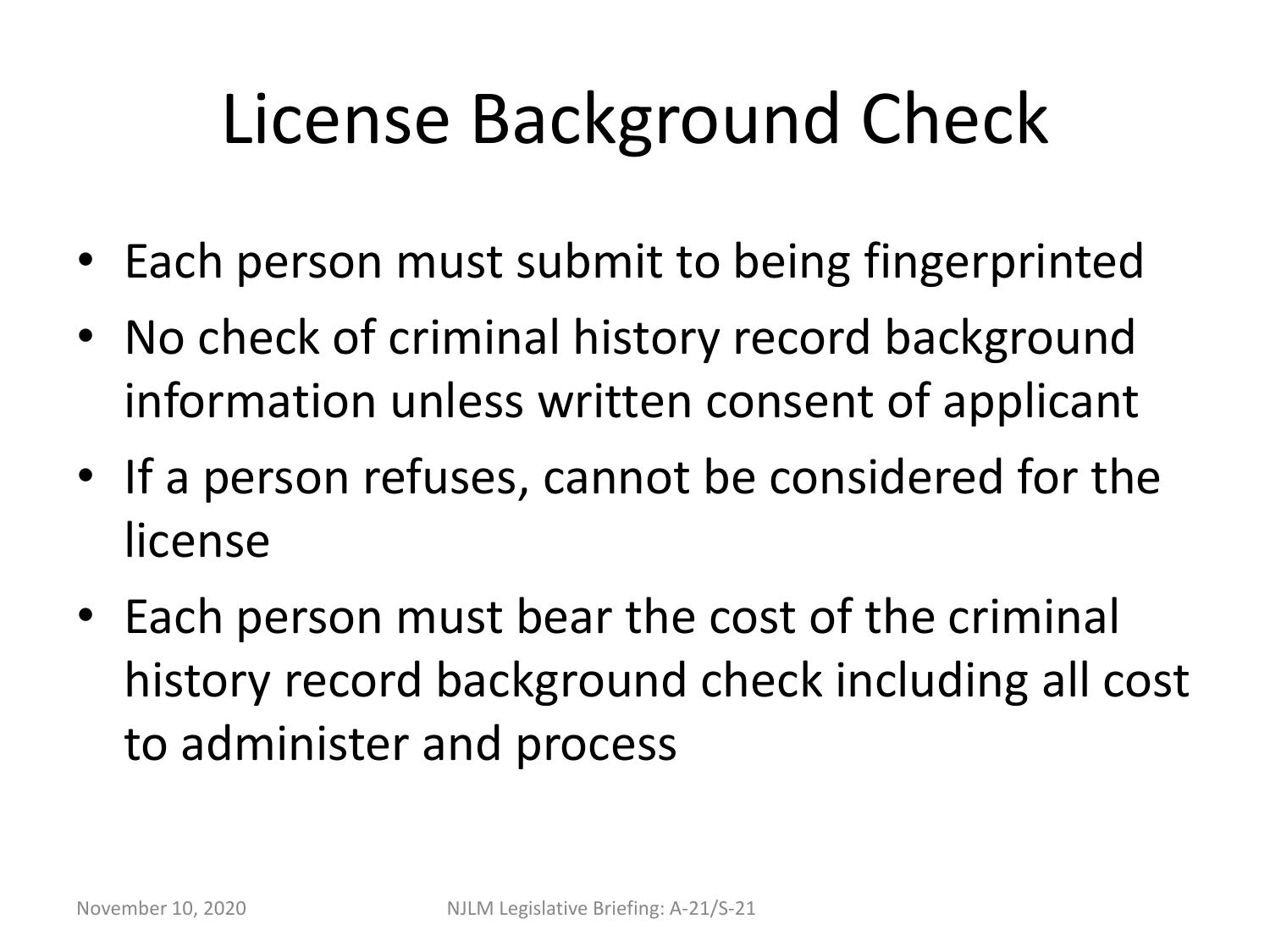# Applications

- Must include, but not limited to:
	- Quality control & quality assurance
	- Recall plans
	- Water management & waste disposal plans
	- Odor mitigation practices
	- Safety & Security plan
	- Community Impact, Social Responsibility & Research Statement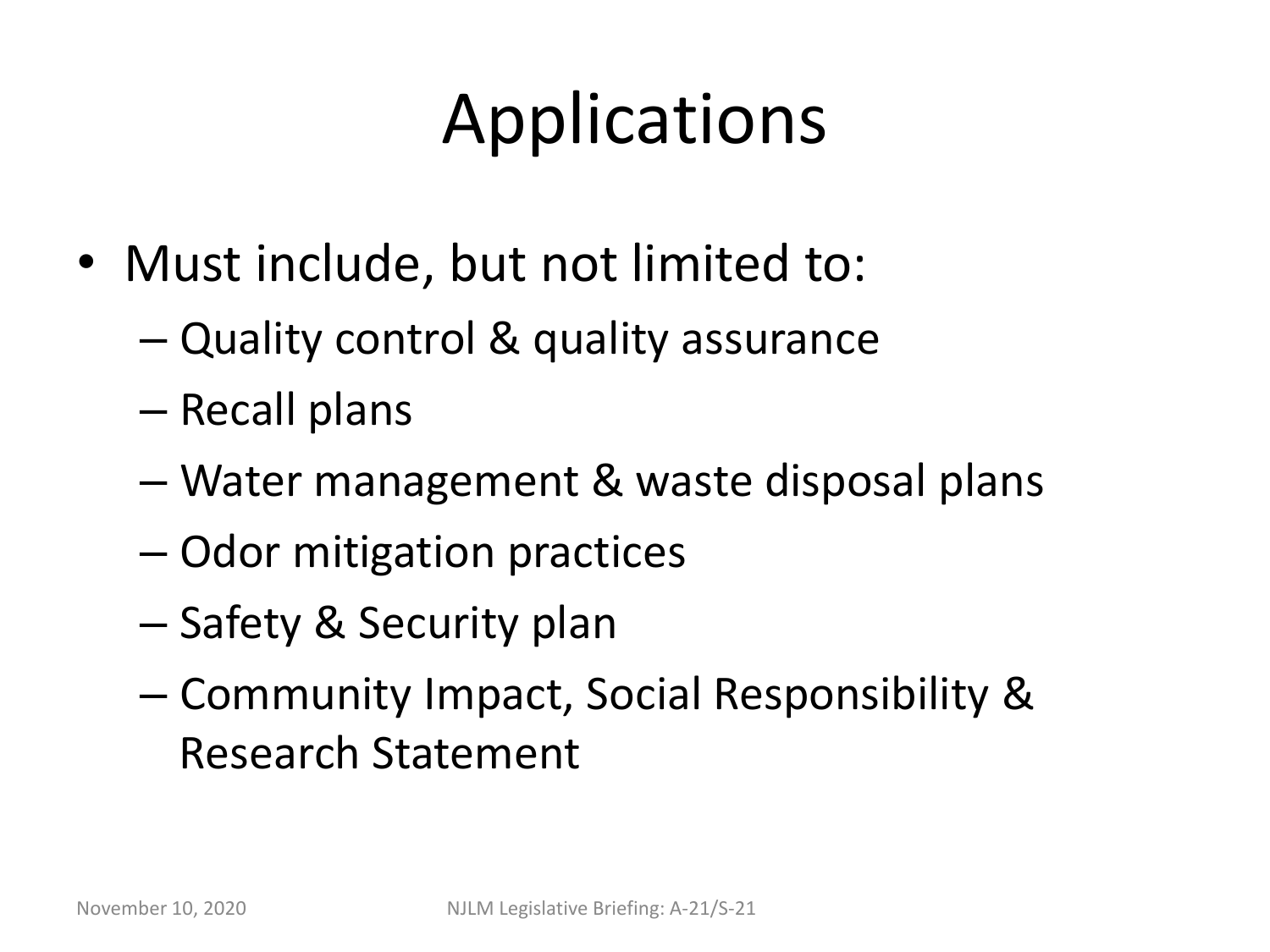#### License Process

- Submitted to Cannabis Regulatory Commission
- Required to forward a copy of the application to the municipality within 7 days
- Municipality must determine whether the application complies with local restrictions on times of operation, location, manner, and the number of cannabis businesses.
- Municipality must inform the Commission whether the application complies with local restrictions on times of operation, location, manner, and the number of cannabis businesses.
- Commission must approve a license that meets the requirements of this law
	- Unless they find by clear and convincing evidence that the applicant would be manifestly unsuitable to perform the activities for the license class sought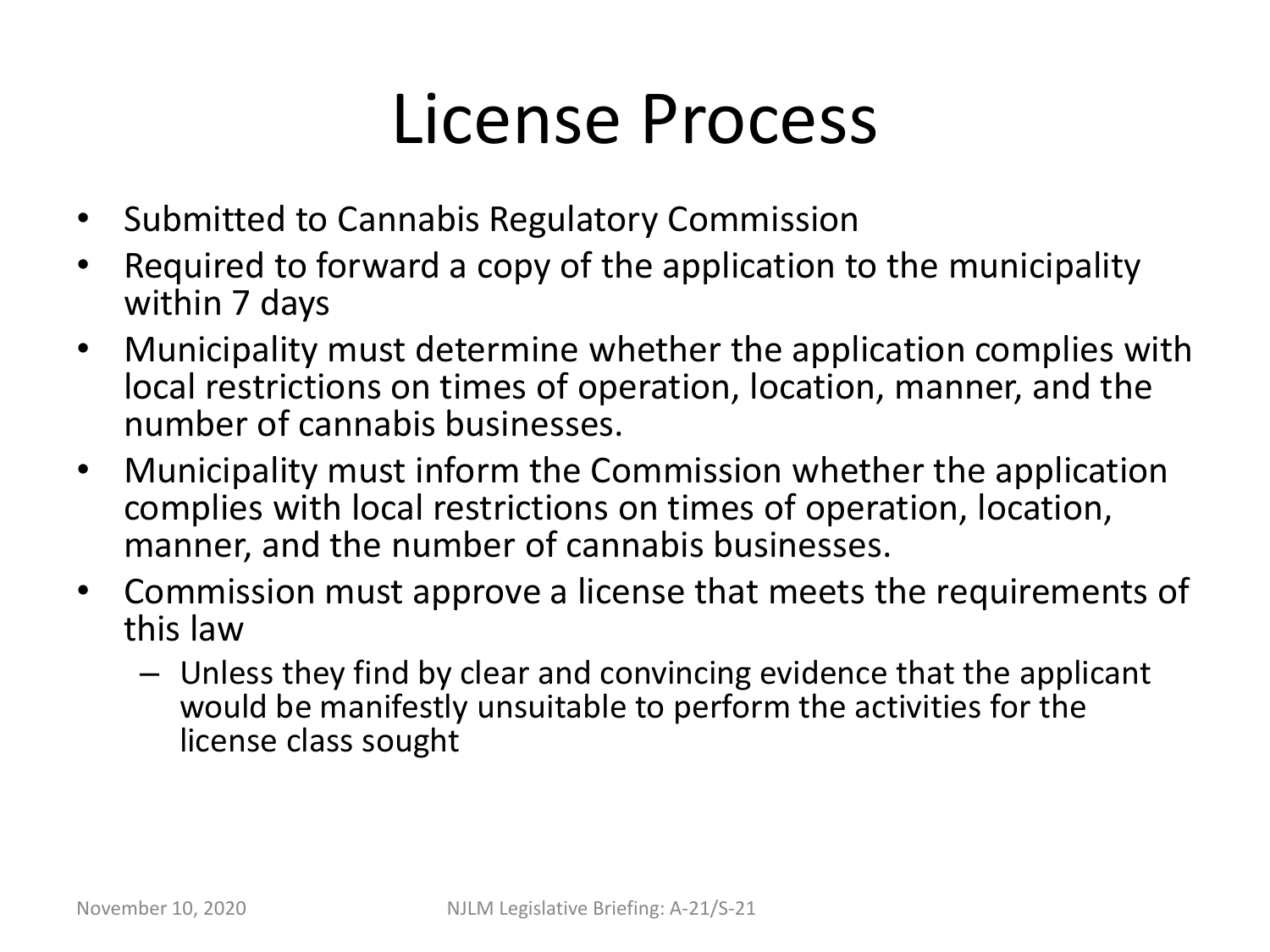- Commission cannot consider
	- Any conviction of a crime or offense involving a controlled dangerous substance or controlled substance analog that occurred prior to the effective date of the bill or
	- Any offense that is now legal under this bill
- Commission must consider any conviction involving
	- Fraud
	- Deceit
	- Embezzlement
	- Employing a minor in a drug distribution scheme
	- Similar indictable offense in this or another jurisdiction involving the use of a minor to dispense or distribute a controlled dangerous substance or controlled substance analog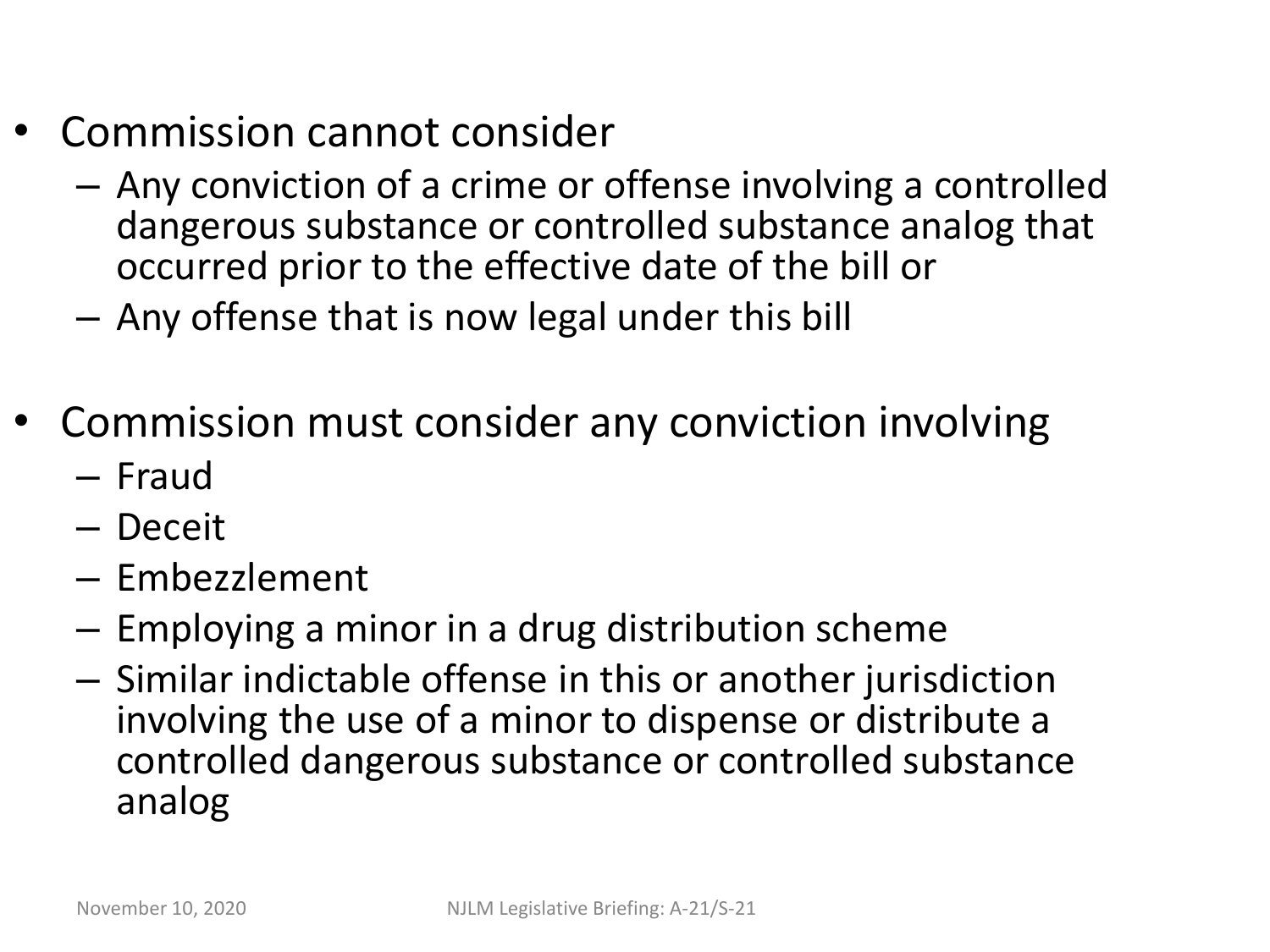# Cannabis Regulatory Commission

- Determine the number of licenses
- Review applications
- Adopt rules and regulations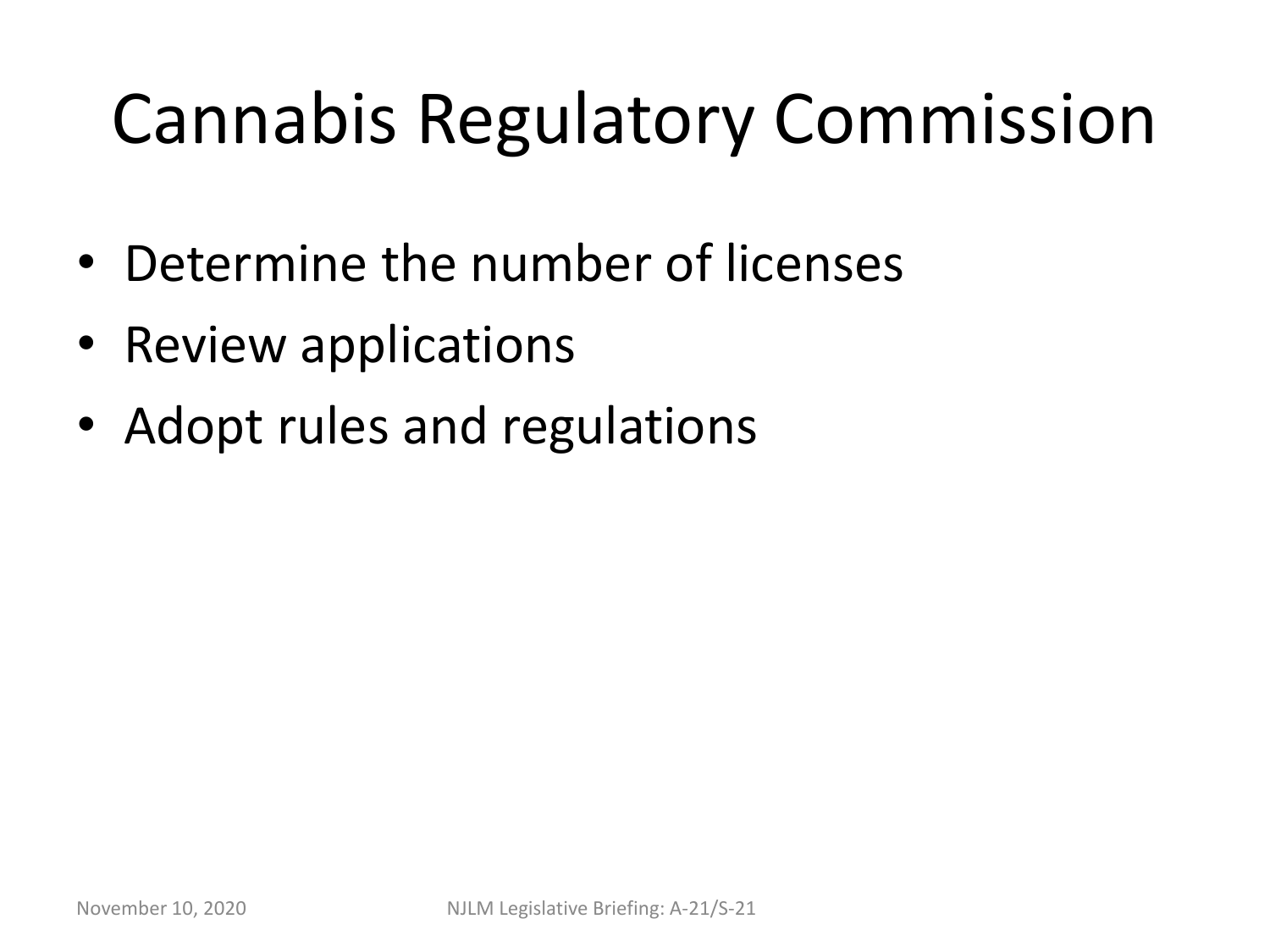#### Municipal Regulations & Ordinances

- May enact ordinances that:
	- Govern times of operation, location, manner, and number of type of cannabis businesses
	- Establish civil penalties for ordinance violation
- Cannot prohibit cannabis delivery services
- Nulls and voids any ordinance previously enacted ordinances prohibiting cannabis related activities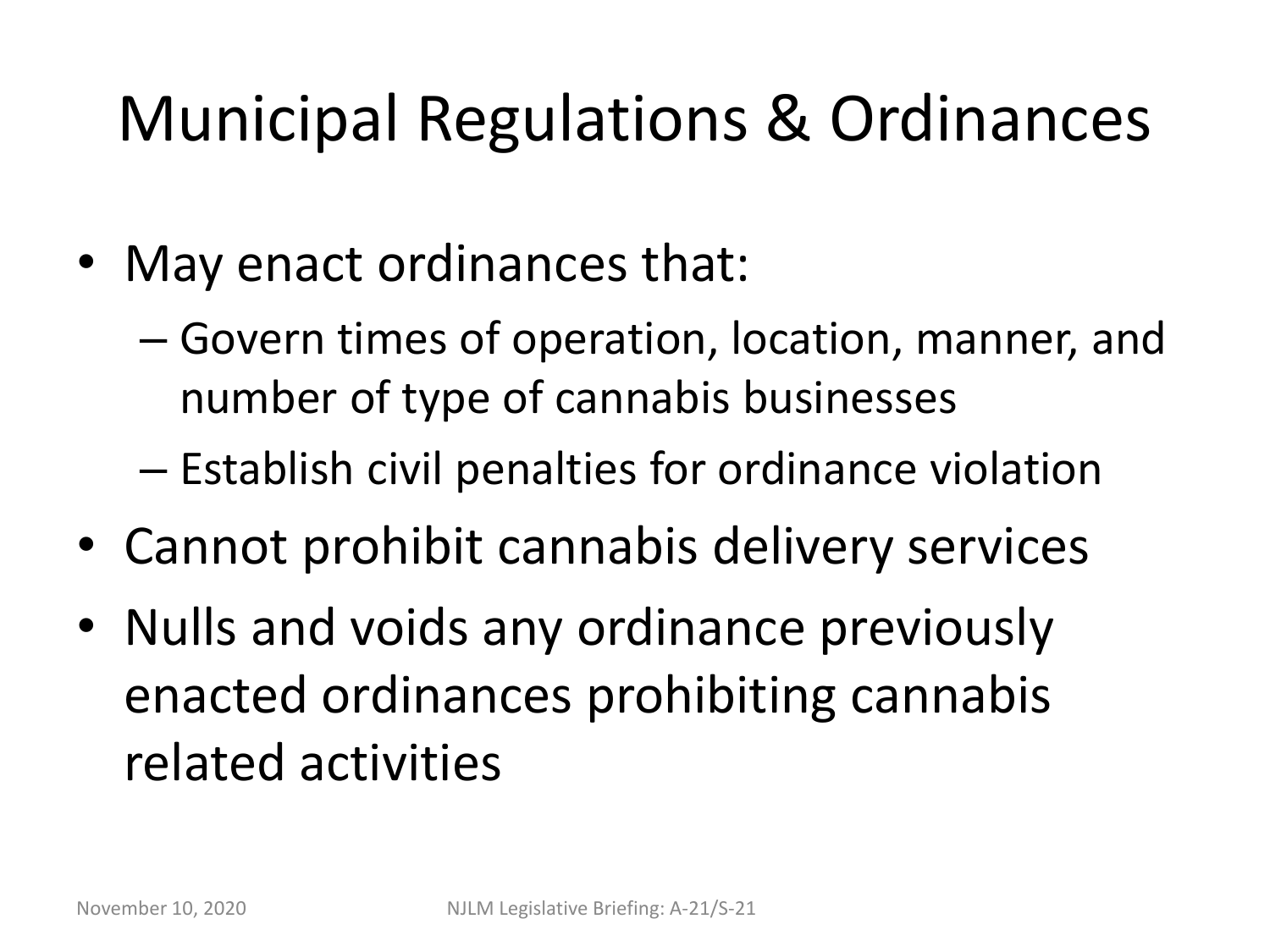## Opt-Out Ordinance

- 180 days
- Prohibiting one or more types of cannabis businesses
- Otherwise
	- Permitted use in all industrial zones
	- Selling of cannabis conditional use in all commercial zones or retail zones
- If municipality does not opt-out must wait 5 years to adopt ordinance to opt-out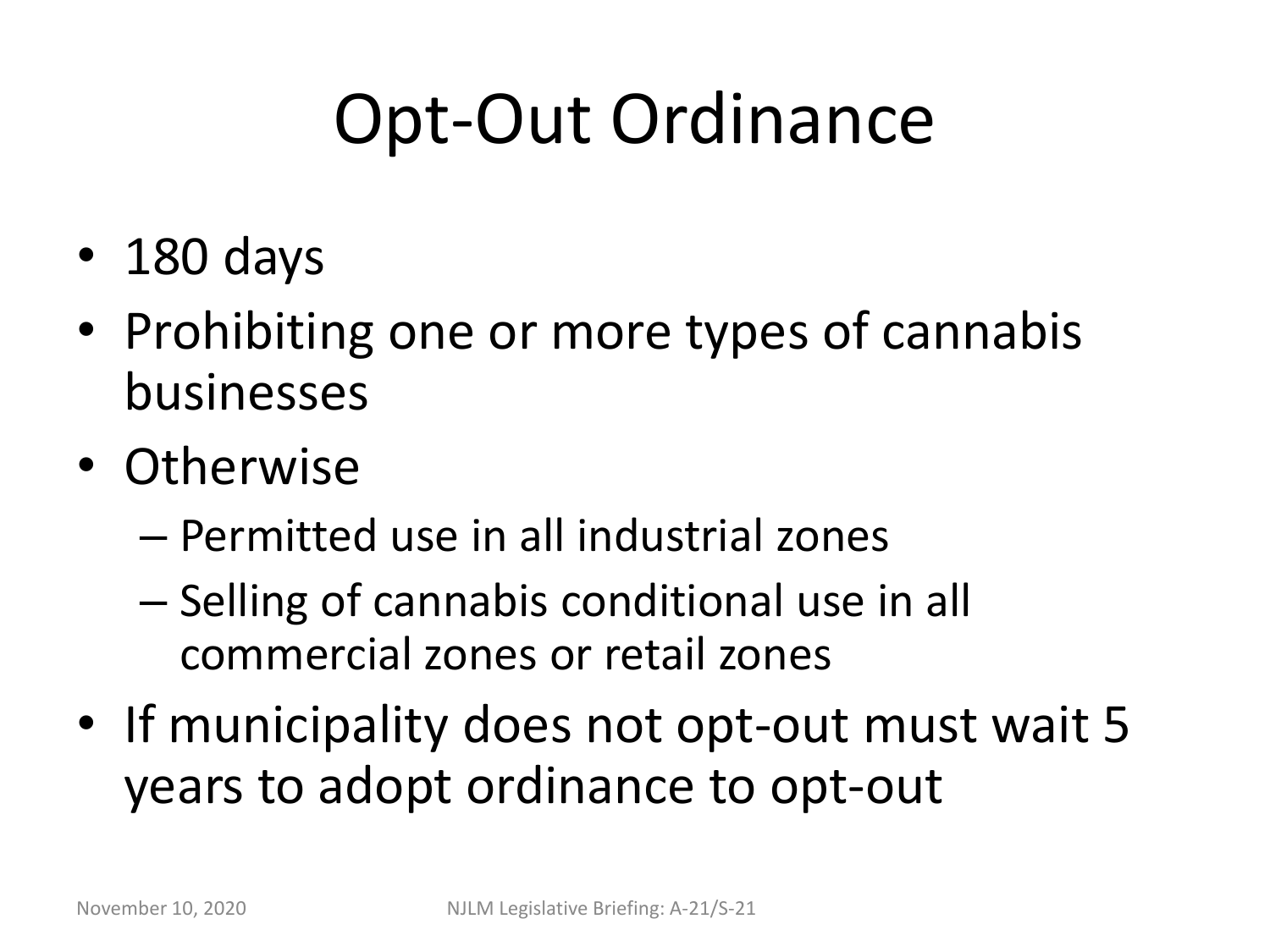#### Microbusinesses

#### • **Microbusiness**

- Person or entity licensed
- Cannabis grower, processor, wholesaler, distributor, retailer, or delivery service
- Has no more than 10 employees
- Operate in space of no more than 2,500 square feet area
	- Except a grower can operate in space of no more than 2,500 square feet measured on a horizontal plane and grow no higher than 24 feet above that plan
- Process no more than 1,000 cannabis plants each month
	- Except a distributor's possession for transportation
- Cannabis processer cannot acquire and process no more than 1,000 pounds of cannabis in dried form each month
- Cannabis wholesaler cannot acquire for resale no more than 1,000 pounds each month. Cannabis retailer cannot acquire for sale no more than 1,000 pounds each month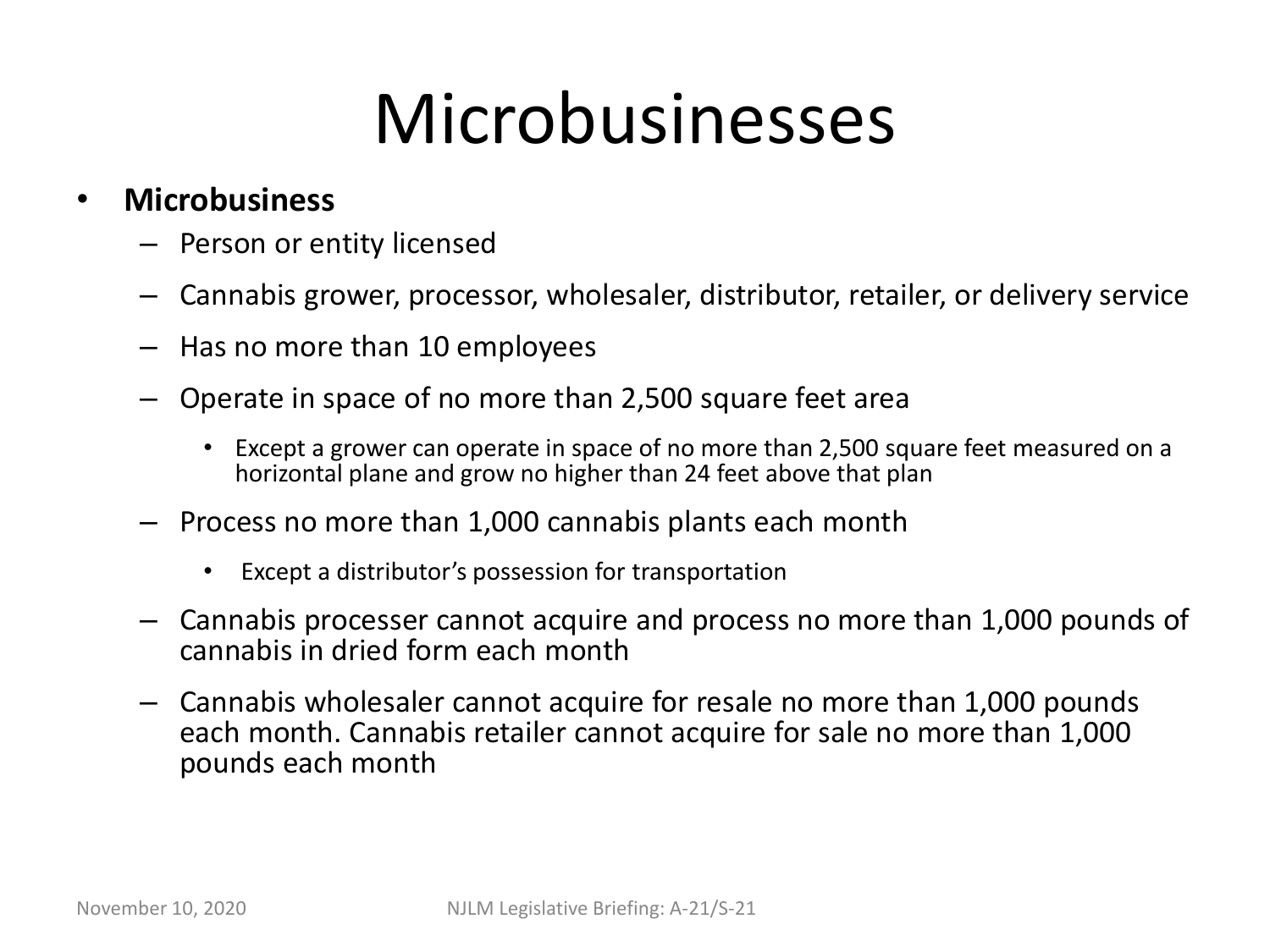#### Impact Zones

- Any municipality
- Based on past criminal marijuana enterprises contributing to higher concentrations of law enforcement activity, unemployment, and poverty within part parts, or throughout, that
	- Has a population of 120, 000 or more; **or**
	- Ranks in the top 40% of municipalities for marijuana or hashish related arrest in the calendar year next preceding the effective date of the bill
	- Has a crime index of 825 or higher based on most recently issued annual Uniformed Crime Report; and
	- Has a local unemployment rate that ranks in the top 15% of all municipalities for the calendar year next preceding that effective date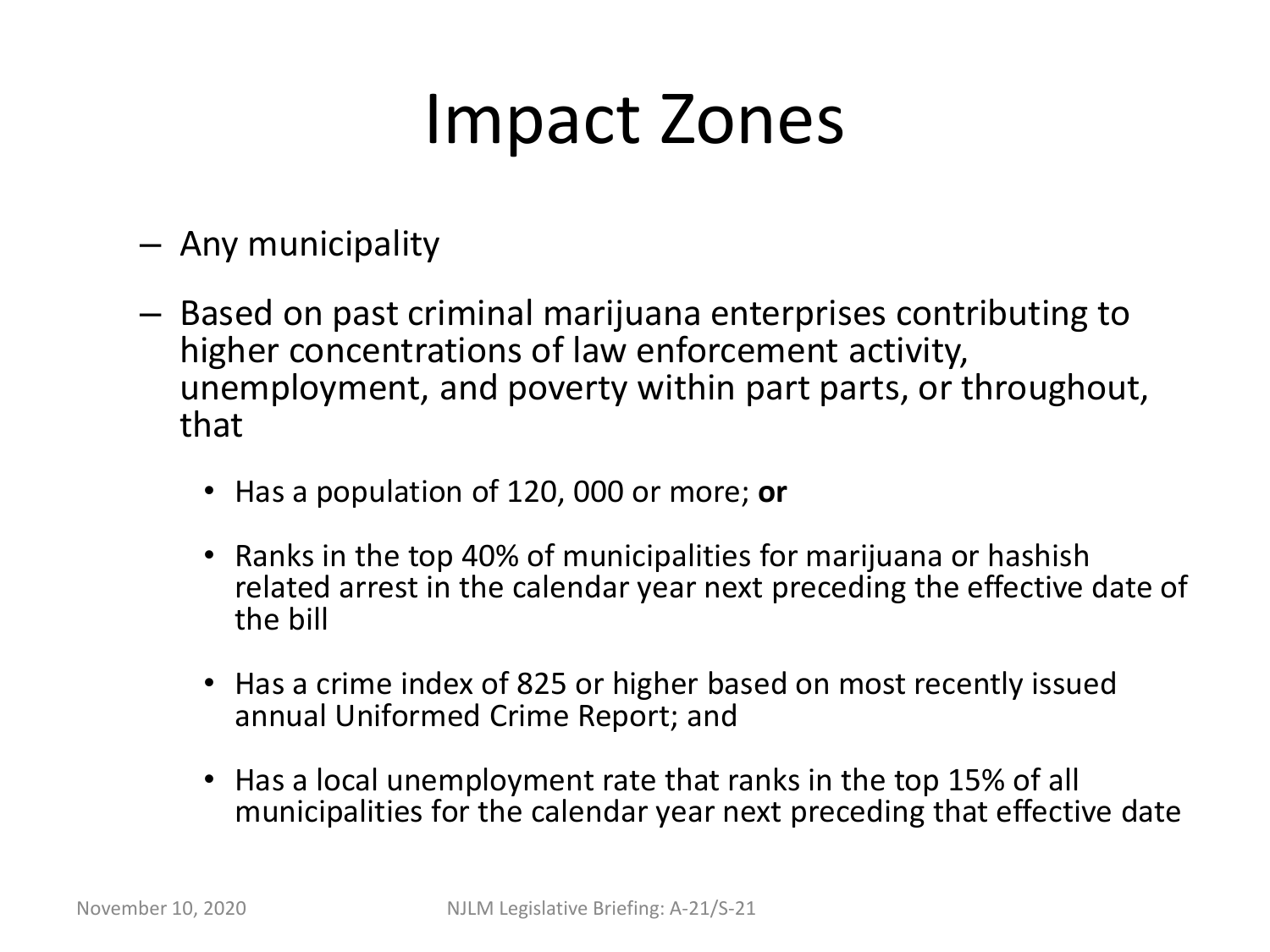#### Outstanding Issues

- Outstanding Issues
	- Employment issues such as CDL licenses
	- Opt-Out instead of Opt-In
	- Drug Recognition Enforcement ongoing funding
	- Community approval must be defined
	- Right to Farm and special events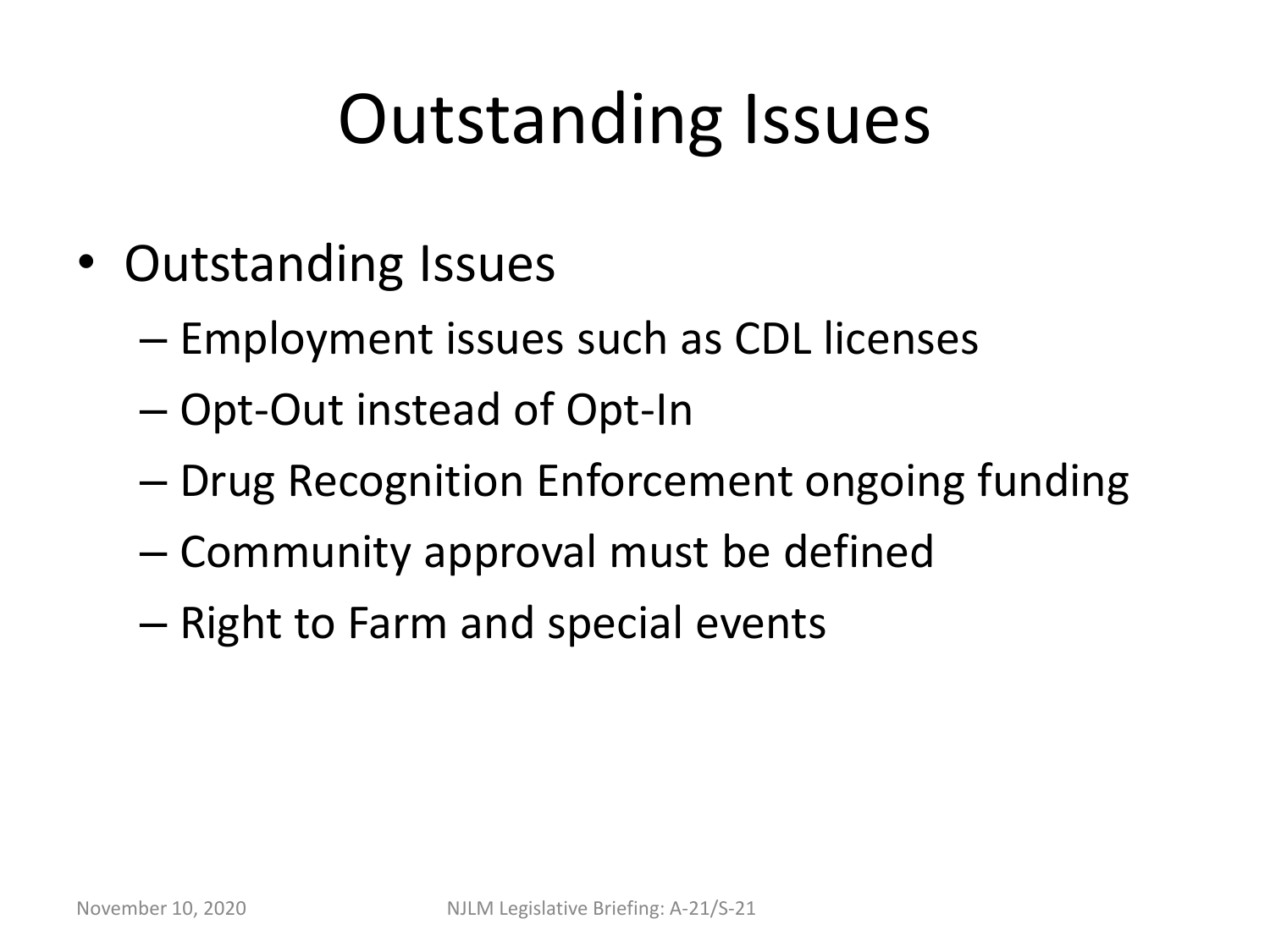# Need to Engage

- As soon as the ink is dry this becomes a local issue
- Municipalities must consider
	- Opt in or Opt out
	- Local Option Tax
		- Will you be able to cover your costs?
	- Municipal Land Use impacts?
	- Expungement